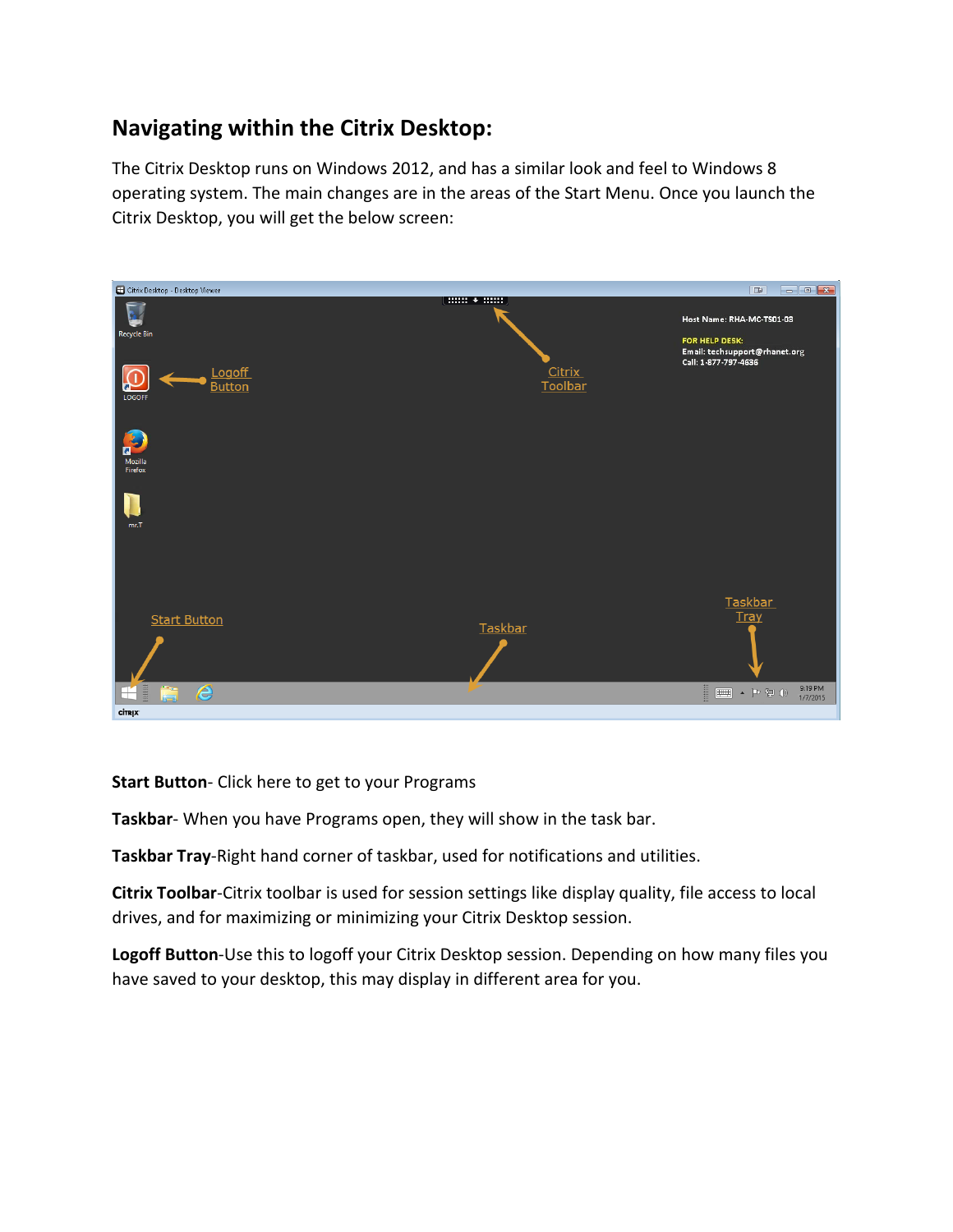## **START MENU:**

When you click the Start button, you will see the Start Menu. Depending on what programs have been assigned to you, your Start Menu may look a little different.



If you don't see all the Programs, use the Sliding Bar at the bottom to slide screen over.

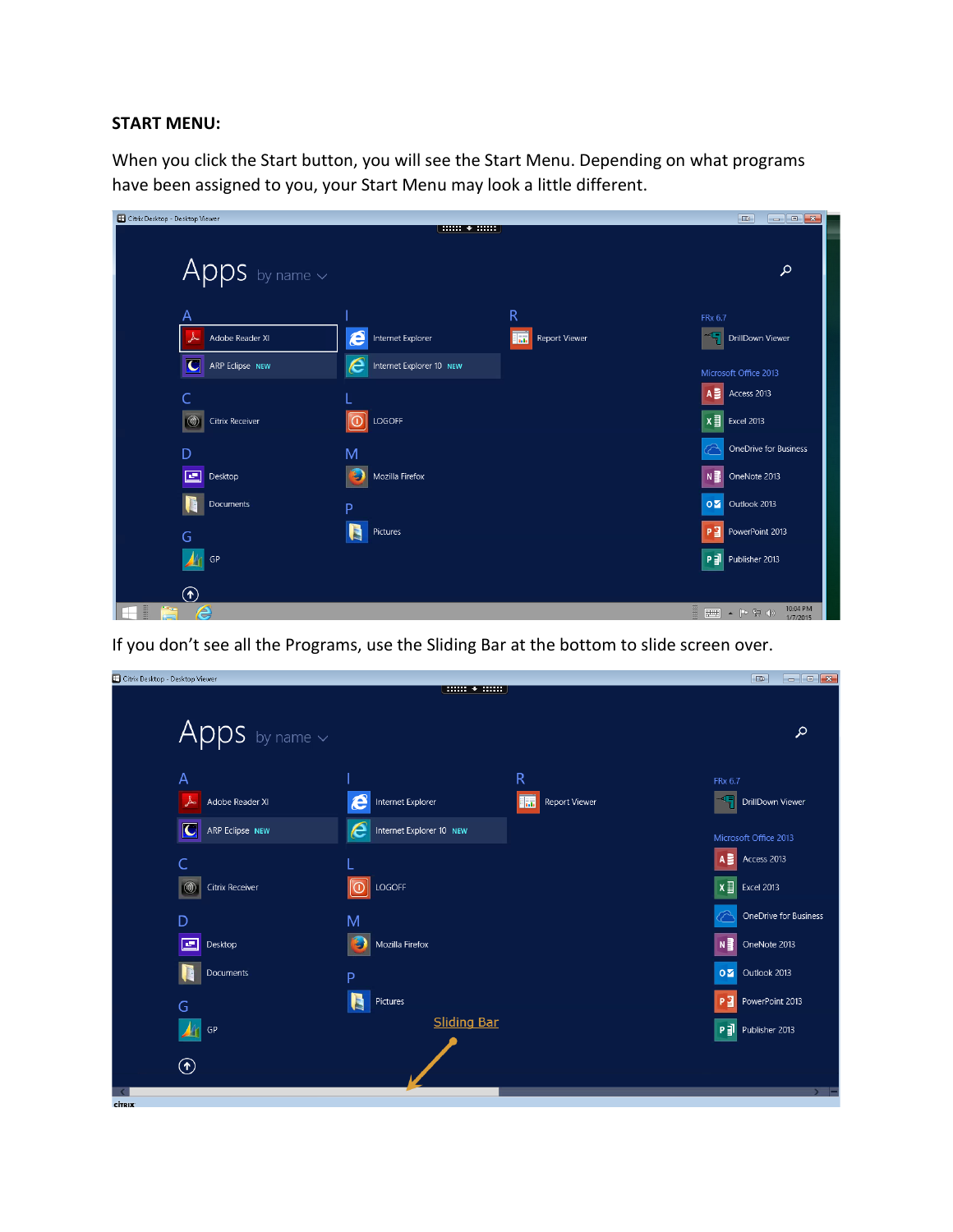From here you can sort your programs (also referred to as Apps) by these different categories:



For quick access to your programs, you can right click the program icon, and select Pin to Start or Pin to Taskbar.

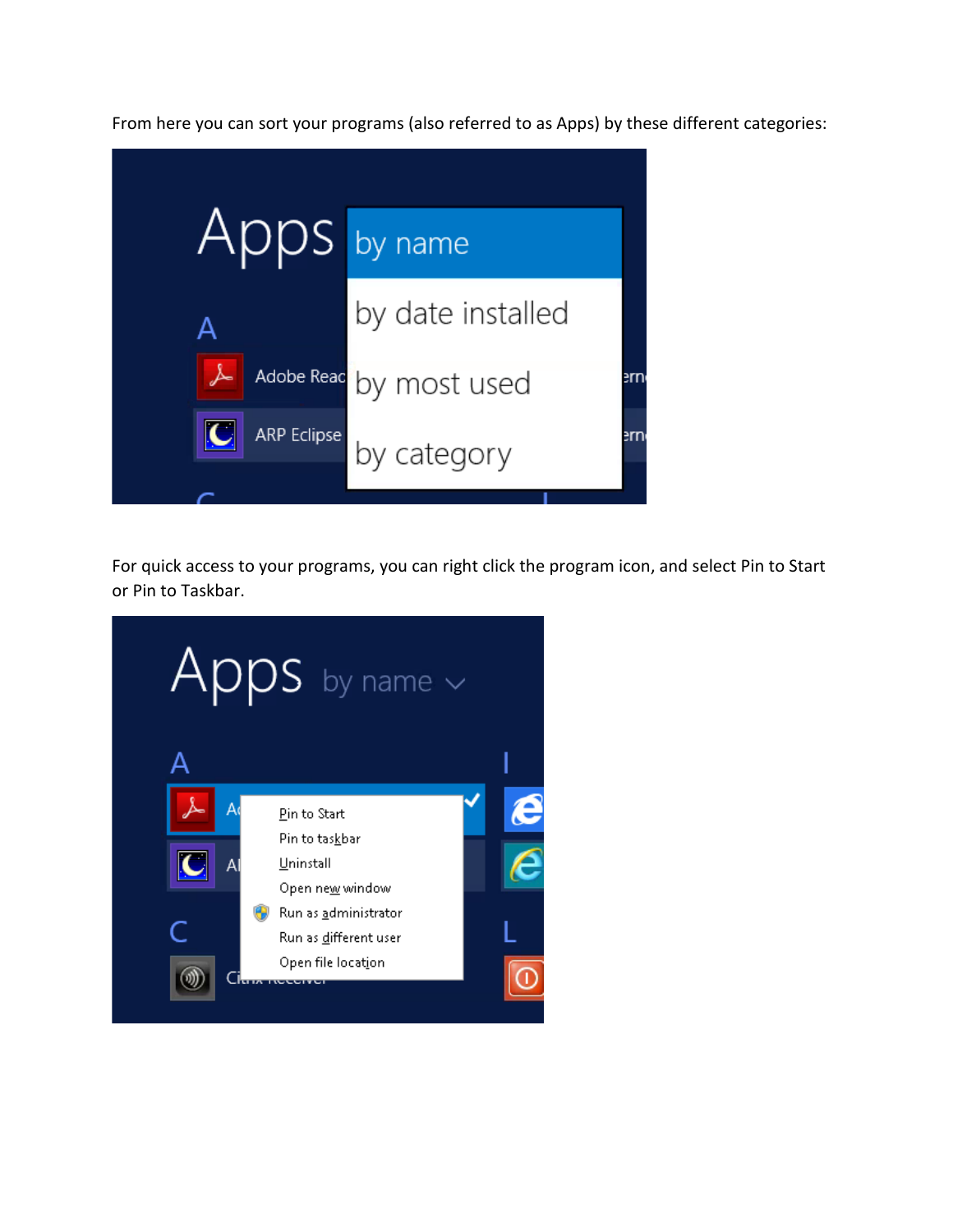To get to File Explorer and Control Panel, **Right Click** the Start Button, and you will see the below options. From here, only the File Explorer and Control Panel as available to use.



## **Control Panel:**



Devices and Printers- To see what printers are available to you. Please refer to Printing [documentation](http://www.rhanet.org/docs/Printing.pdf) for additional help.

Mail-Setting for your email account.